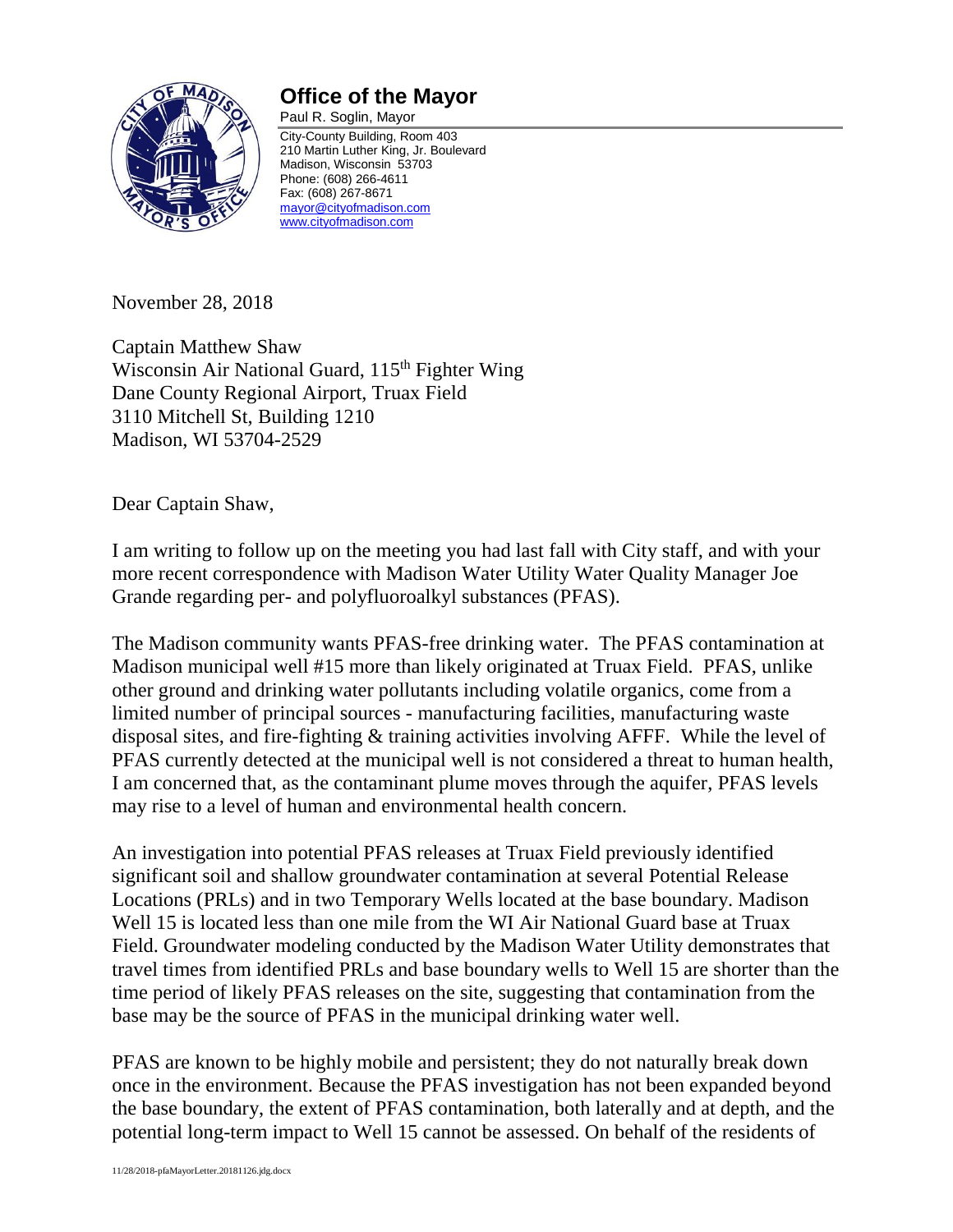November 28, 2018 Page 2

the City of Madison, I have a number of questions. Are the observed PFOA & PFOS concentrations at Well 15 representative of a leading edge of the contaminant plume? Are there greater impacts likely in the near future, or is the PFAS contamination at an advanced stage of impact?

In addition to ground and drinking water impacts, to my knowledge, the Guard has not initiated any testing of the surrounding stormwater channels that drain into Starkweather Creek. The creek could serve as a transport pathway for PFAS to Well 15 or act as another human exposure route through consumption of fish derived from this creek.

The City of Madison requests that the 115<sup>th</sup> Fighter Wing, WI Air National Guard, prioritize further study of PFAS migration off the base and initiate environmental remediation at the confirmed PFAS release sites previously identified at Truax Field. Existing evidence suggests that PFAS contamination from Truax Field is affecting a public water supply well that delivers nearly 400 million gallons annually to our community.

Specifically, the City of Madison asks that the WI Air National Guard,

- Expand the future investigation to include offsite groundwater monitoring to the southeast, the direction of groundwater flow and Well 15, and include well nests to detect potential shallow and/or deep contaminant migration pathways.
- Include surface water (i.e. Starkweather Creek) and sediment testing in the next phase of the investigation.
- For water samples, subject them to analysis by *modified EPA Method 537*, or similar method, to include analysis of *at least twelve PFAS*, including all six Unregulated Contaminant Monitoring Rule (UCMR) Round 3 contaminants, with reporting limits of *2 nanogram per liter* (ng/L) or lower for each PFAS analyzed.
- Begin the investigation and environmental restoration immediately and without delay to protect the public, including the most vulnerable, from potential harmful health effects of PFAS in drinking water.
- Evaluate treatment alternatives and implement water treatment to provide PFAS-free water to City of Madison residents served by Madison Well 15.

I understand that the Guard is taking appropriate action to prevent future PFAS releases to the environment, and I appreciate that effort. Still, I would like to see more action on known PFAS contamination that has migrated off-site. Are you able to share a work plan involving the scope of work needed for this project? Has the Department of Defense provided the proper budget allocation that this undertaking will need? Clearly, it will take some time to develop and implement plans for an investigation and subsequent